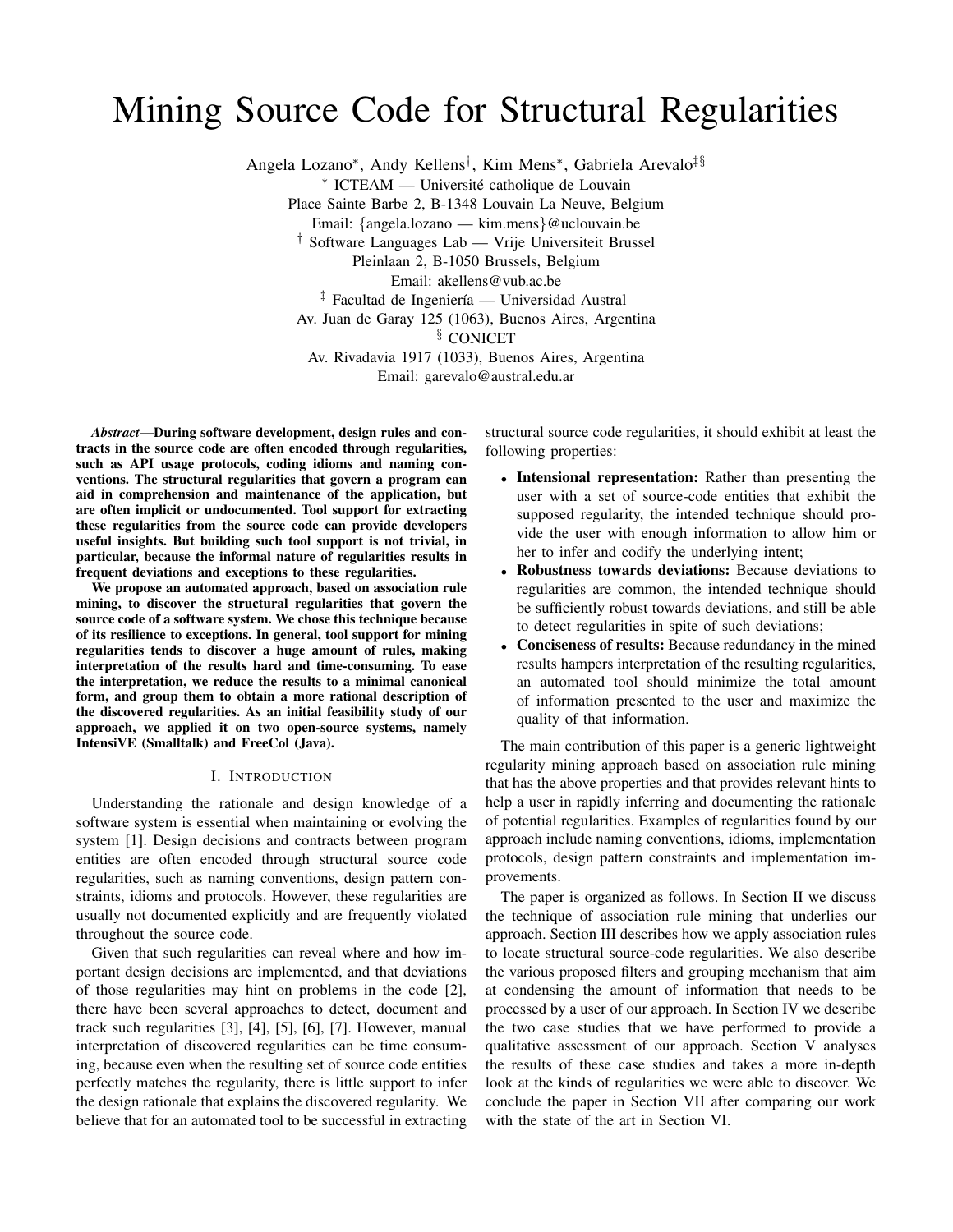#### II. IMPLICATION AND ASSOCIATION RULES

This section explains the technique of association rule mining which underlies our approach. To illustrate the approach, we use the generic example of users' preferences when buying groceries in supermarkets. Table I shows a data set of people and the groceries they have bought. For example, *Steve* bought *Bread* and *Coffee*.

|              | <b>Bread</b> | Milk | Eggs | Coffee | Cereal |
|--------------|--------------|------|------|--------|--------|
| John         | x            | X    | X    |        |        |
| Ann          |              | X    |      |        | X      |
| Beth         |              | х    |      | X      |        |
| <b>Steve</b> | X            |      |      | X      |        |
| Caroline     |              | x    | X    | X      |        |
| TABLE I      |              |      |      |        |        |

SHOPPING BASKET EXAMPLE

An *association rule* is a rule of the form  $condition \underbrace{\hspace{1cm}confidence\%}_{\hspace{1cm}^-}$  $conclusion$  that summarizes the extent to which two sets of properties overlap. Intuitively, it can be read as: if an entity satisfies the property condition (the antecedent), then there is a likelihood  $confidence$  that it also satisfies property conclusion (the consequent). For example, from Table I we can derive the association rule Coffee  $\frac{75\%}{4}$  Milk, because from the set {John, Beth, Steve, Caroline} of people that buy coffee, 75% also buy milk, namely: {John, Beth, Caroline}.



Fig. 1. Parts of a rule

Figure 1 provides a schematic overview of the structure of an association rule. The set of all entities that satisfy both condition and conclusion (i.e. the intersection of both sets) are called the *matches* of the association rule. In our example rule, there are three matches: John, Beth and Caroline.

The *confidence* of an association rule represents the percentage of entities satisfying the condition that are actual matches:  $confidence = \frac{|matches|}{|condition|}$  $\frac{|matches|}{|condition|}$ . However, confidence does not convey information regarding the entities in the conclusion. We define error as a measurement of how many entities in either condition or conclusion are not matches:

$$
error = 1 - \frac{\frac{|matches|}{|condition|} + \frac{|matches|}{|conclusion|}}{2}
$$

Rules with a high error degree apply only to a small subset of the involved entities. The closer the error is to zero, the stronger the rule is. Applied to our example rule, we observe that the error equals 0.25: 1 out of 4 entities in the condition are not matches, as well as 1 out of 4 entities in the conclusion, which indeed gives an overall error of 25%.

If an association rule has a confidence of 100%, we call it an *implication rule* and denote it with a ⇒, to distinguish it from weaker association rules. We do not indicate the confidence on the implication arrow because it is always 100%. For example, from Table I, we can derive the implication rule Cereal  $\Rightarrow$ Milk, because all people (i.e. Ann, Beth) that buy Cereal also buy Milk, without exceptions.

#### III. OUR MINING APPROACH

Our mining technique takes as input a set of sourcecode entities (classes, methods, . . . ) along with a number of relations between those entities (inheritance, implementation, naming, ...). The output is a set of association rules that express interesting regularities in the source code. Intuitively, association rules can be seen as *if-then* rules such as "if a class belongs to the hierarchy of AbstractAction, then it (probably) has the identifier *Action* in its name".

Our approach consists of the following steps:

- 1) Determining the input of our tool;
- 2) Pre-filtering of input data to prune redundant/trivial information;
- 3) Applying the association rule mining algorithm in order to obtain a set of implication and association rules;
- 4) Post-filtering (simplification and pruning) of resulting rules based on general structural characteristics of these rules and domain-specific heuristics;
- 5) Grouping sets of related association rules in order to convey the mined results in a more concise manner.

Below we discuss each of these steps in more detail.

# *A. Input parameters for the algorithm*

Although our approach is independent of the actual kinds of source-code entities and properties of those entities, in this paper, to minimize the amount of information to analyze, we restrict our analysis to classes only and consider the following properties of classes<sup>1</sup>:

- Hierarchy: The hierarchy (superclasses) to which a class belongs;
- Implements: The names of the methods that are implemented by a class;
- Identifiers: The words contained in the name of a class.

We chose these three properties only, because our first analysis discovered relevant relations or correlations only between class hierarchies, implementation protocols and the vocabulary of the system being analyzed. Part of that vocabulary is present in the names of the classes in the system. The class names are split up based on capitalization or delimiting characters to extract the identifiers that belong to the system vocabulary. For example, the class TextWindowDialog yields identifiers 'Text', 'Window' and 'Dialog' and Text\_Window yields 'Text' and 'Window').

<sup>&</sup>lt;sup>1</sup>We also experimented with calling relationships between (methods belonging to) classes and 'refers to' relationships, but discarded those relationships as they did not produce many useful regularities at the level of classes.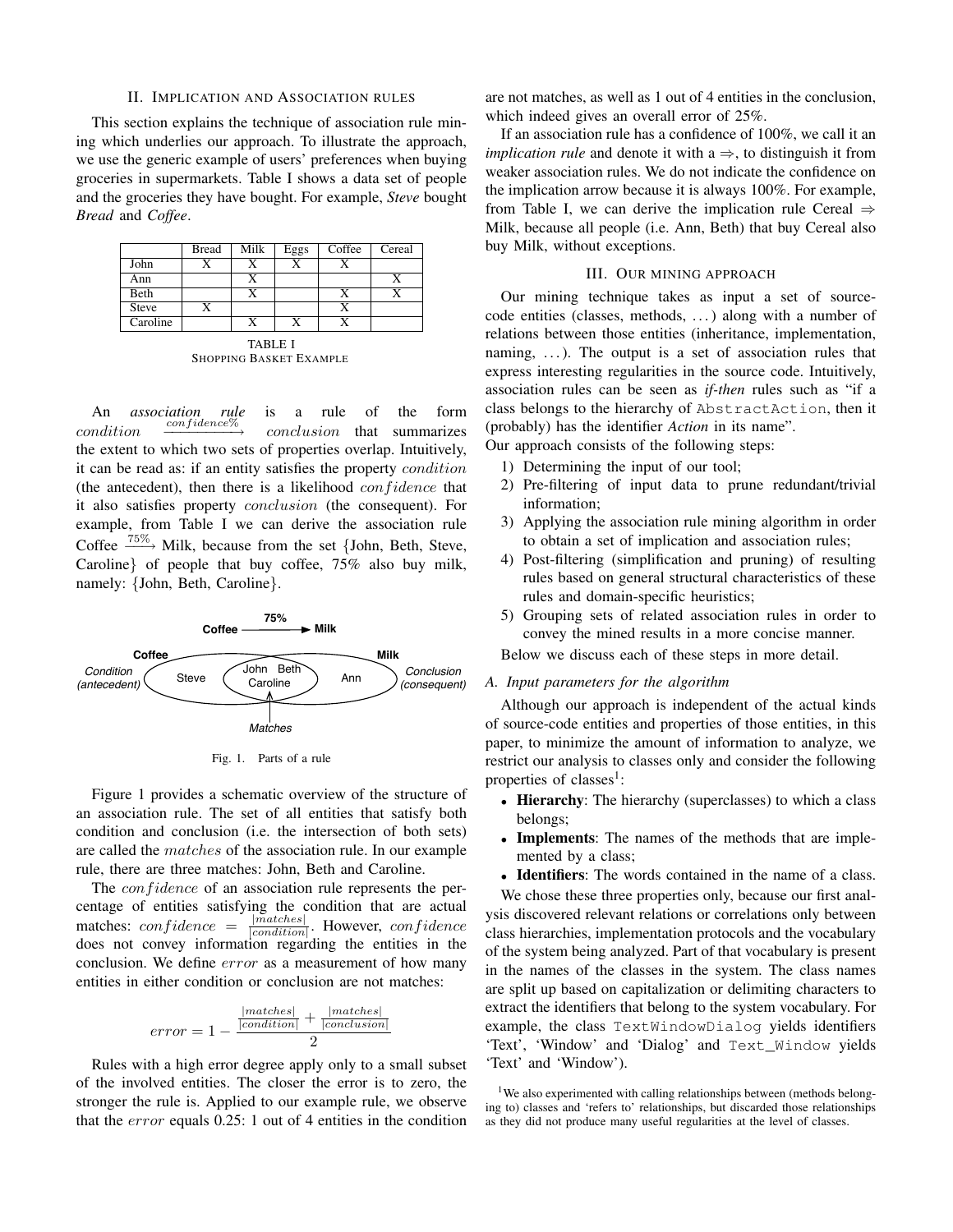### *B. Pre-filtering*

The set of properties that serve as input to the association rules algorithm are pruned, before the execution of the algorithm, to remove redundant or irrelevant data. Concretely, we discern two groups of pre-filters:

- Root classes: When calculating the *Hierarchy* property of a class, all root classes of the system (e.g. Object, the root classes of common libraries and frameworks) are not considered. Including these in the analysis would result in the deduction of trivial rules that express knowledge such as "all classes are in the hierarchy of Object";
- Common words: Common words in identifiers ('the', 'get','in',. . . ) are considered meaningless and therefore are pruned.

#### *C. Computation of association rules*

Association rules can be computed automatically from a data set [8]. Various algorithms and techniques for mining association rules exist [9]. Let us provide a brief overview of the algorithm we implemented.

Historically, the concepts of association and implication rules stem from Frequent Itemset Analysis. The best-known algorithm for computing such Frequent Itemsets is *Apriori* [8]. For each possible combination of properties, this algorithm calculates the set of entities in the data set that exhibit these properties. Later on, these so-called frequent item sets serve as input to deduce the actual association rules. Calculating the frequent item sets is computationally intensive: all  $2^N - 1$ (with  $N$  being the number of properties) potential association rules are considered by the technique. While this algorithm will compute all possible association rules, its exponential complexity makes it rather impractical.

Our implementation of an association rule miner avoids this combinatorial explosion by restricting the sets of properties between which we compute possible association rules. More specifically, we calculate association and implication rules based on a concept lattice. To this end, we employ an efficient Formal Concept Analysis (FCA) algorithm [10]. FCA is a branch of lattice theory that allows identifying meaningful and maximal groupings of *elements* that share a set of common *properties*. Our implementation of FCA has a runtime complexity of  $O(N^2)$ , with N being the number of properties. In the resulting lattice, we obtain groups of properties that, according to the data set, belong together. By only considering the concepts that introduce a property (maximal  $N$  concepts), and calculating the association rules between that concept and the other concepts on its path, we need only consider  $N^2$ different combinations of properties for the association rules.

#### *D. Post-filtering*

To reduce the amount of information presented to the user, we also post-process and post-filter the association rules reported by our algorithm. We distinguish two kinds of filters, namely *structural filters* that aim at rewriting the mined association rules and removing redundancy from these rules and *heuristic filters* that use domain knowledge to further restrict the amount of (meaningless) results. Table II shows an overview of all filters and their definition. Below, we take a more in-depth look at each of these filters, and describe their workings.

*1) Structural filters:* A first group of filters are the structural filters. These filters are based on structural properties of the mined association rules and aim both at eliminating irrelevant rules (rules subsumed by other rules), and making the rules more concise. Note that these filters are oblivious to the actual properties of the dataset that is being analyzed and can therefore be reused when applying our approach using different input properties. In this category, we have defined the following eight rules<sup>2</sup>:

- Matches (S1): Rules that have 4 or less matches are considered not to convey meaningful information, as these association rules are not supported by a sufficiently large part of the data set. In general, less than 3 matches cannot be considered a regularity (1 is a singularity, 2 is a casualty, and from 3 matches and on it can be considered a regularity). We chose a threshold of 4 matches for our case studies, because regularities of just 3 matches were only adding noise.
- Left to Right (S2): This filter favors association rules with higher confidence. If we have a rule  $A \rightarrow B$  and a rule  $B \rightarrow A$ , then we eliminate the rule with lowest confidence.
- Confidence (S3): This filter prunes rules with confidence less than 70%. Intuitively, if a rule is valid for less than 70% of the elements satisfying the condition of the rule, we do not consider it to be an interesting regularity because there is too much counter-evidence.
- Error (S4): Rules with a degree of error larger than 45% are discarded as well. Intuitively, even when a rule is supported by a certain number of elements in the data set (the matches), we discard it when there are, in comparison, many exceptions in either the condition (low confidence) or the conclusion (low coverage) with respect to the matches.
- Compact Rules (S5): This filter aims at removing redundant information from the condition or conclusion of an association, by using the information contained in the implications. An implication represents a subset relation between two sets of properties: if an entity satisfies the properties in the condition of the implication, then it will also satisfy the properties in the conclusion. We can use this information to remove redundancies in the set of computed association rules. If the condition or conclusion of an association rule contains *both* condition and conclusion of the implication, then we can safely remove the property corresponding to the conclusion of the implication from the association rule without any impact on the amount of information conveyed in the rule.

 $2$ For those filters that rely on a certain threshold value, those thresholds were experimentally determined based on the two case studies conducted, but may need to be fine-tuned for future case studies.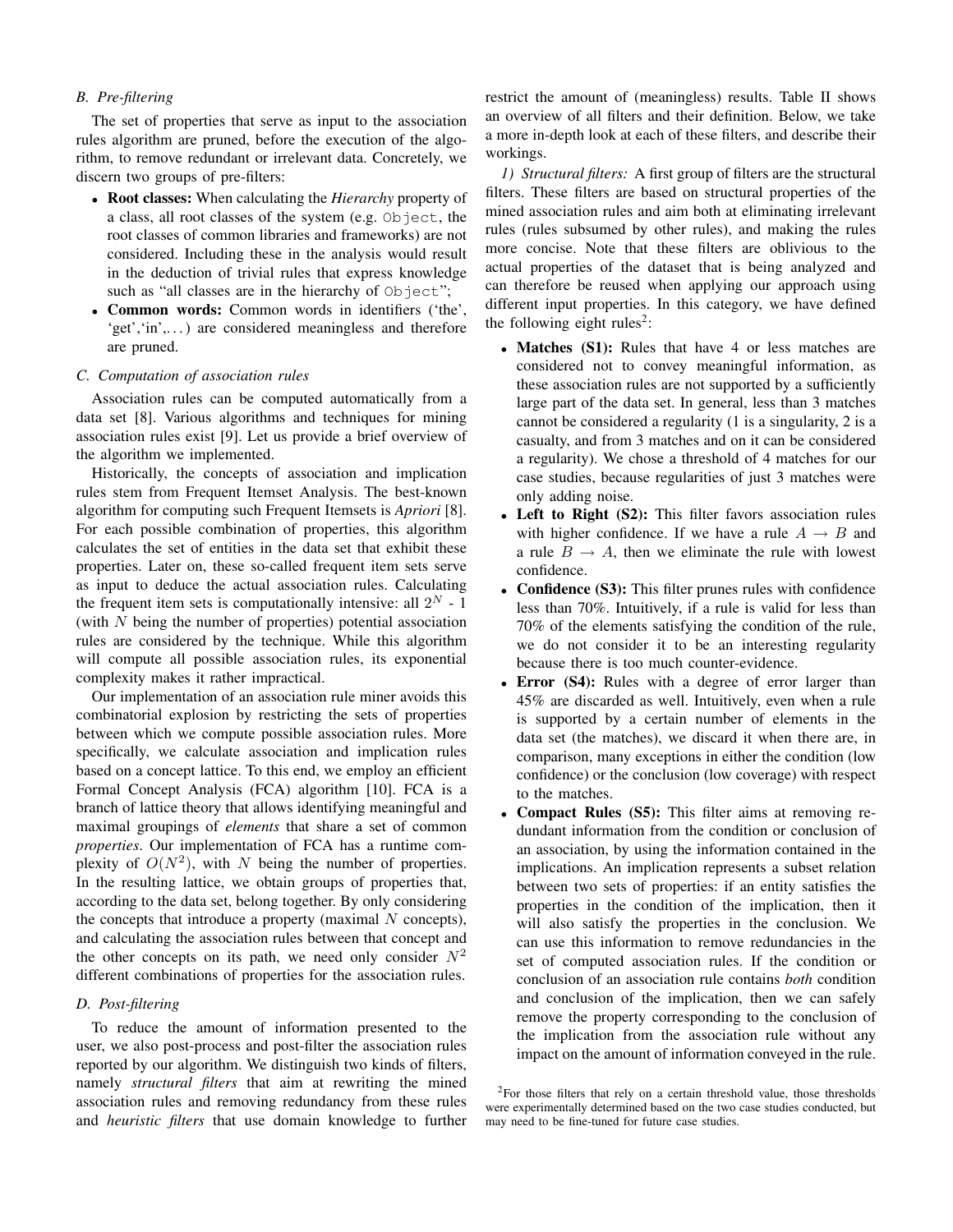| Filter name (id)                                                   | <b>Before filtering</b>                                                                       | After filtering (rules that remain i.e. the more specific rules)                                                                            |
|--------------------------------------------------------------------|-----------------------------------------------------------------------------------------------|---------------------------------------------------------------------------------------------------------------------------------------------|
| Matches (S1)                                                       | $R: A \rightarrow B$                                                                          | $A \rightarrow B$<br>if $ matches(R)  \geq 4$<br>discard<br>otherwise                                                                       |
| Left to right $(S2)$                                               | $R_1: A \rightarrow B$<br>$R_2: B \to A$                                                      | if $\frac{ matches(R_1) }{ A } > \frac{ matches(R_1) }{ B }$<br>$A \rightarrow B$<br>$B \to A$<br>otherwise                                 |
| Confidence (S3)                                                    | $R: A \rightarrow B$                                                                          | if $confidence(R) \geq 70\%$<br>$A \rightarrow B$<br>otherwise<br>discard                                                                   |
| Error $(S4)$                                                       | $R: A \rightarrow B$                                                                          | if $error(R) \leq 45\%$<br>$A \rightarrow B$<br>discard<br>otherwise                                                                        |
| Compact Rules (applying im-<br>plications) (S5)                    | $\overline{A \wedge B \to C}$<br>$E \to F \wedge G$<br>$A \Rightarrow B$<br>$F \Rightarrow G$ | $\overline{A \rightarrow C}$<br>$E \to F$<br>$A \Rightarrow B$<br>$F \Rightarrow G$                                                         |
| Redundant mention of super-<br>property $(S6)$                     | $\overline{A \rightarrow B \wedge C}$<br>$A \Rightarrow B$                                    | $\overline{A \rightarrow C}$<br>$A \Rightarrow B$                                                                                           |
| Super & sub-properties are<br>concluded by same properties<br>(S7) | $R_1: X \to A$<br>$R_2: X \to B$<br>$A \Rightarrow B$                                         | $X \to A$<br>if $confidence(R_1) \geq confidence(R_2)$<br>$\land error(R_1) \leq error(R_2)$<br>$X \to B$<br>otherwise<br>$A \Rightarrow B$ |
| Super & sub-properties con-<br>clude same properties (S8)          | $R_1: A \rightarrow X$<br>$R_2: B \to X$<br>$A \Rightarrow B$                                 | if $confidence(R_1) \geq confidence(R_2)$<br>$A \to X$<br>$\land error(R_1) \leq error(R_2)$<br>$B \to X$<br>otherwise<br>$A \Rightarrow B$ |
| Hierarchy relations (H1)                                           | $H > Subclass \Rightarrow H > Superclass$                                                     | <i>discard</i> if Subclass is subclass of Superclass                                                                                        |
| Semantic pruning (H2)                                              | $A \rightarrow B$                                                                             | $A \rightarrow B$ if $weight(A) > weight(B)$<br>discard otherwise<br>with:                                                                  |
|                                                                    |                                                                                               | $weight(Hierarchy) > weight(Implements)$<br>$weight(Hierarchy) > weight(Identifier)$<br>$weight(Implements) = weight(Identifier)$           |

TABLE II OVERVIEW OF THE POST-FILTERING

For example, if we have an association rule  $A \wedge B \to C$ and an implication  $A \Rightarrow B$ , then we can simplify this association rule to  $A \to C$  (note that A is more specific). Note that multiple implications can possibly be applied to a single association rule. In such cases, the order in which the implications are applied can have an impact on the outcome of this filter, if there exists an overlap between the properties of the implications. To circumvent this problem, our approach sorts the applicable implications such that a maximum of implications can be applied to a single association rule. This is achieved by ordering the implications such that those ones whose conclusion is the condition of another implication that is applicable get preference. To illustrate this, consider an association rule  $A \wedge B \wedge C \rightarrow D$  and two (applicable) implications  $A \Rightarrow B$  and  $B \Rightarrow C$ . If we start by applying the first implication, this will remove  $B$  from the condition of the association rule, making it impossible to apply the second implication. However, the other way around we can apply both implications, resulting in the association rule  $A \rightarrow D$ .

• Redundant mention of super property (S6): This filter is based on the same principles as S5, and aims to improve the conciseness of mined implications. In contrast to S5, this filter allows the conclusion and the condition of the implication to be in different parts of the association rule. In fact, the condition of the implication must be part of the condition of the association ( $A \subseteq A$ ), and the conclusion of the implication must be part of the conclusion of the association ( $B \subseteq B \wedge C$ ). The converse does not apply, because applying the implication would change the meaning of the rule (e.g.  $B \land C \rightarrow A$ ,  $A \Rightarrow B$  $\neq C \rightarrow A, A \Rightarrow B$  ).

- Super & sub-properties concluded by same properties (S7): The goal of this filter is to remove a redundancy in the mined information in situations where we have two association rules  $X \to A$  and  $X \to B$ , where there also exists the implication  $A \Rightarrow B$ . To decide which rules gets pruned, we compute the *confidence* and *error* of both rules and select the one with highest confidence and lowest error. While this filter might seem counterintuitive at first, it is based on the observation that, although A is a subset of B, this does not necessarily imply that there exists more overlap between  $X$  and  $B$  than between X and A.
- Super & sub-properties conclude same properties (S8): This filter is complementary to S7 discussed above. This filter prunes, according to the *confidence* and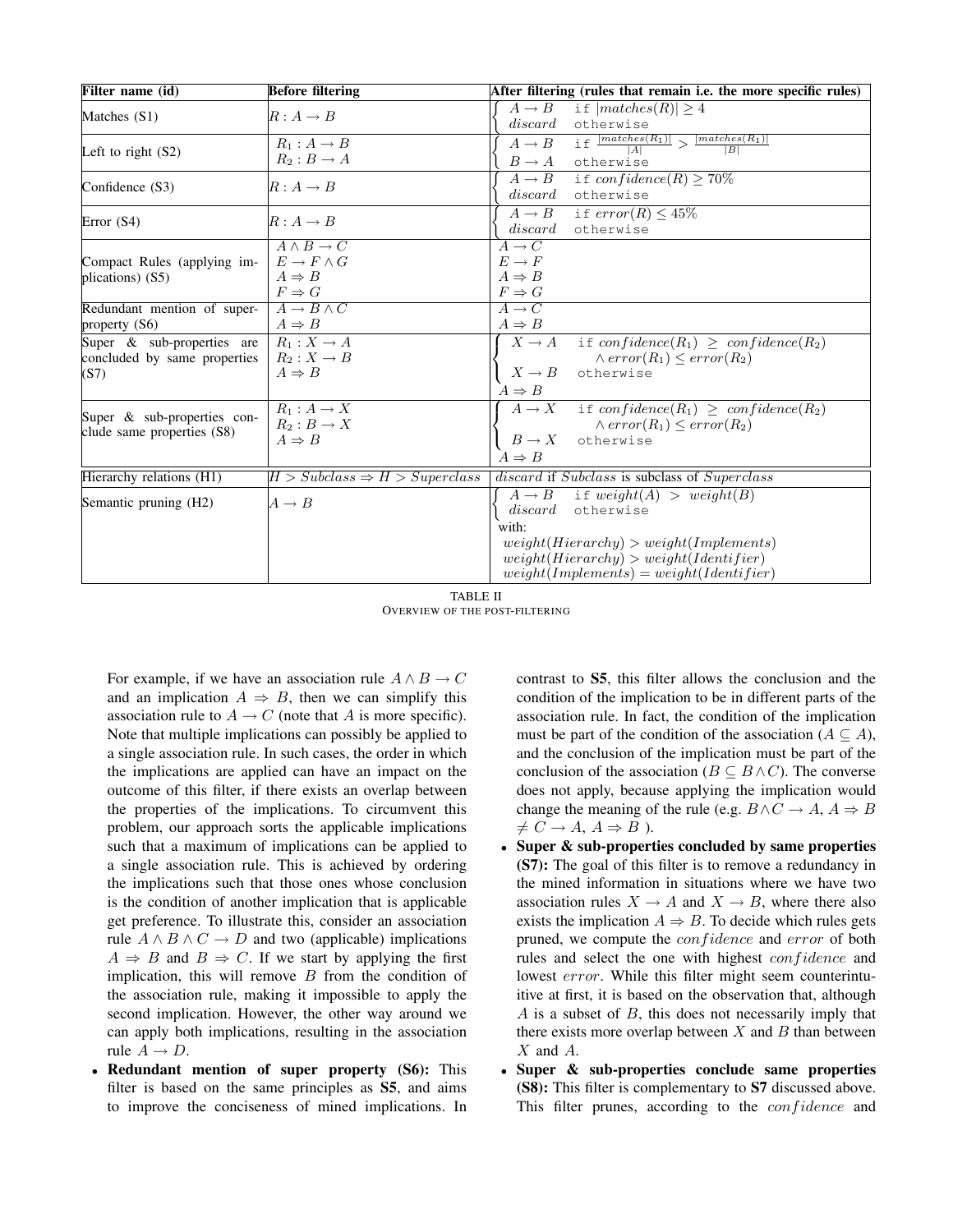error, the redundant rule in the situation where we have association rules  $A \to C$  and  $B \to C$ , and where  $A \Rightarrow B$ .

*2) Heuristic filters:* The above set of general filters are complemented by two heuristic filters. These filters are dedicated to the experimental setup of this paper and rely on the semantics of the different kinds of analyzed properties in order to further restrict the set of mined association rules.

- Hierarchy relations (H1): One of the properties of the classes we analyze is the class hierarchy relationship. This causes our algorithm to identify implication rules that express mere subclass relationships (e.g., "if a class is in the hierarchy of class A, it also is in the hierarchy of class B" is trivially true for each superclass B of A). Since such implication rules present trivial information, they are pruned from the final result.
- Semantic pruning (H2): Experimentation with earlier versions of our approach revealed that in many cases, some association rules were deemed to be less interesting in the context of mining structural regularities than others. In our case studies with classes, rules whose conditions only contained identifier properties, or whose condition contained implemented messages and the conclusion a particular hierarchy, were observed to be of less interest to the developer. To prune away such rules, we defined a partial order between the properties under consideration and prune away rules where the condition appears to be of less interest than the conclusion of the rule.

#### *E. Grouping*

Upon manual inspection of the association rules reported by our tool we observed that the number of association rules can be considerably large. However, in many cases, several association rules describe the same set of source code entities, and were often contributing to the same regularity. Therefore, we further restrict the amount of information conveyed to the user by grouping such related rules. In practice, we consider two association rules to belong to the same group (i.e. contributing to the same structural regularity) if at least 70% of their matches overlap.

# *F. Discussion*

Our technique for identifying meaningful structural regularities in the source code of programs, has the desirable characteristics mentioned in Section I:

- *It provides useful clues on the rationale behind potential regularities*, by merging all shared properties for related source code entities: the more information we have on what properties the entities have in common, the more clues we have on why these entities are related.
- *It provides an intensional description of the regularities.* Rather than just mining for sets of entities that share some regularity, we also discover their intension, i.e. the properties those entities have in common.
- *It allows for deviations.* By using a mining technique (association rules) that does not require exact matches of the regularities, we increase the tolerance for deviations.

At the same time, by tweaking the tolerance level so that potential regularities with too many mismatches get discarded, we can discard easily regularities that are likely to be false positives.

• *It provides concise results* by eliminating similar regularities, simplifying regularities to their minimal expression, and grouping regularities that cover the same sets of entities.

|               | <b>IntensiVE</b> | FreeCol |
|---------------|------------------|---------|
| Language      | Smalltalk        | Java    |
| Classes       | 233              | 382     |
| Methods       | 2863             | 3252    |
| Lines of code | 12318            | 31191   |

#### IV. CASE STUDIES

TABLE III OVERVIEW OF THE TWO CASE STUDIES

As an exploratory study of the usefulness of our approach and to perform a qualitative assessment of the mined results, we applied it to two open-source applications. More specifically, we studied the IntensiVE and FreeCol systems. Table III provides an overview of the size of both systems.

- IntensiVE is an academic tool suite that supports the documentation and verification of structural source code regularities. It was written (amongst others) by the second and third author of this paper. Next to supporting regularities, its implementation relies heavily on the use of regularities. Since IntensiVE's regularities are welldocumented and we possess expert knowledge about these regularities, IntensiVE was an ideal first case study on which to test our approach.
- FreeCol is a free and open implementation of the game 'Colonization'. In contrast to the other case study, we chose this system since it was new to all of the authors of the paper, however presents a well-known domain.

Table IV gives an overview of the size of the mined results, and how our filters were able to reduce the amount of information conveyed to the user. Despite the fact that our approach uses Formal Concept Analysis to compute the association rules (and does not perform a brute force combination of all properties), before filtering, our algorithm still produced an overwhelming amount of association rules (approximately 75,000 for IntensiVE, and over 200,000 for FreeCol). As can be seen in the table, the vast majority of these rules got pruned by filter S1, which removes all rules that have less than 4 matches and are therefore considered to be irrelevant. Filter S3 (rules with too low confidence) further prunes the set of rules for both case studies by approximately 2000 rules. The remaining filters reduce the set of rules further by approximately 150 rules (IntensiVE) and 100 rules (FreeCol). Note that these filters not only remove redundant rules, but that they (e.g. in the case of S5) reduce rules to a more concise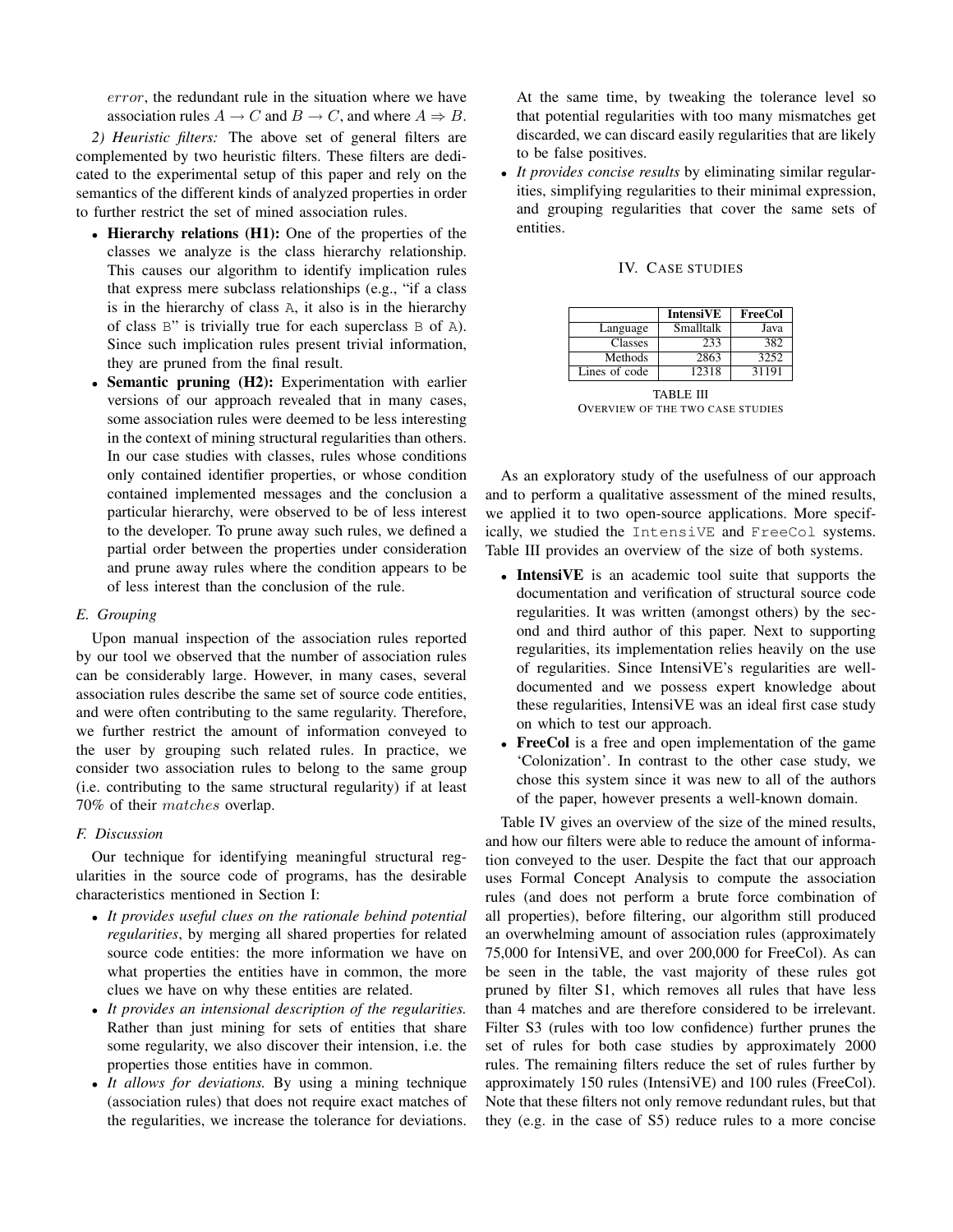|                        | <b>IntensiVE</b> | <b>FreeCol</b>  |
|------------------------|------------------|-----------------|
| <b>Execution</b> time  | 47 secs.         | 3 mins.         |
| Inspection time        | 2 hours          | 8 hours         |
| Rules before filtering | 75823            | 203305          |
| Rules after filtering  | 146              | 115             |
| Groups                 | 38               | $\overline{27}$ |
| Filter S1              | 72814            | 200760          |
| Filter S2              | 17               | 15              |
| Filter S3              | 2279             | 1905            |
| Filter <sub>S4</sub>   | 1                | 7               |
| Filter S5              | 39               | 17              |
| Filter S6              |                  | $\Omega$        |
| Filter <sub>S7</sub>   | $\overline{32}$  | 22              |
| Filter S8              | 39               | $\overline{16}$ |
| Filter H1              | 12               | $\overline{25}$ |
| Filter H <sub>2</sub>  | 6                | 6               |
| Repeated rules         | 437              | 417             |

TABLE IV OVERVIEW OF THE RESULTS OF APPLYING OUR TECHNIQUE TO BOTH CASE STUDIES.

form. After removing duplicate rules<sup>3</sup>, we end up with  $146$ rules for IntensiVE and 115 rules for FreeCol. After grouping, we end up with 38 groups for IntensiVE and 27 for FreeCol.

Table IV also includes the time necessary to compute the set of association rules as well as the time invested by the authors of the paper in analyzing the resulting groups. Our approach is reasonably fast in computing the rules, ranging from less than a minute for IntensiVE to approximately 3 minutes for FreeCol. The time necessary to inspect the resulting groups differs drastically between both case studies. In the case of IntensiVE, it took about 2 hours to go over each of the proposed groups, analyze the association rules in that group and inspect the elements that matched the rules, along with possible deviations of the rules. As we know the implementation of IntensiVE well, the amount of needed time for performing such a detailed analysis was fairly restricted. For FreeCol, such an analysis took about 8 hours. This was not unexpected as we did not know the implementation details of the system and therefore we had to invest a larger effort to assess the groups and association rules proposed by our tool.

# V. ANALYSIS OF RESULTS

In this section, we take a look at the various kinds of regularities that our approach was able to identify in the two case studies. Despite the fact that this paper presents an exploratory study of the use of association rule mining to identify structural source code regularities, and therefore only considered three simple properties (class identifiers, class hierarchies, messages implemented), our approach was able to identify a number of interesting regularities.

We distinguish three kinds of identified regularities:

• Naming conventions: Regularities that express how the classes in a particular hierarchy, or implementing a particular concern or protocol, should be named.

- Complementary methods: Regularities that express sets of methods that should be implemented together.
- Interface definitions: Regularities that express the set of methods that have to be implemented when a class is present in a particular hierarchy, or when it implements a particular concept.

In what follows, we discuss each of these kinds of regularities in more detail and provide examples of interesting identified regularities from the two case studies. Within these examples, we use the following naming conventions for indicating properties: identifiers are indicated by 'Id', class hierarchies by 'H' and implements relationships with 'Im'. For example, the property that a class belongs to the hierarchy of Object will be indicated by  $H > Object$ .

#### *A. Naming conventions*

Our approach identified a number of association rules, or groups of rules representing naming conventions. These association rules are characterized by the fact that their conclusion contains one or more identifiers, and represent regularities such as "If a class belongs to a hierarchy C, it should have identifier K and L in its class name", or rules such as "If a class implements a method M, then that class should have identifier K in its name".

*1) IntensiVE:* The following two examples are selected from the naming conventions found in IntensiVE:

*a) Quantifiers:* IntensiVE offers developers a settheoretic model to document structural source code regularities. Part of this model (and the corresponding implementation) defines quantifiers such as ∀, ∃, and so on. Each kind of quantifier is implemented by a separate class (in the hierarchy of AbstractQuantifier) that follows the naming convention that its name contains the identifier 'Quantifier'. Our approach identified a group of three implications that represent this regularity:

 $Im > symbol \Rightarrow Id >' Quantifier' \wedge H > AbstractQuantifier$  $Id >'$  Quantifier'  $\Rightarrow Im >$  symbol  $\land H >$  AbstractQuantifier  $H > AbstractQuantifier \Rightarrow Im > symbol \wedge Id >' Quantifier'$ 

These rules encode the knowledge that *all* classes in the hierarchy of AbstractQuantifier implement the method named symbol (representing the mathematical symbol for the quantifier) and have 'Quantifier' as part of their class name. As the identified rules were implications, there are no exceptions to these rules: all 14 quantifier classes in IntensiVE obey the regularity.

*b) Visualizations:* IntensiVE features a visual query language. For each of the visual primitives in this query language (e.g. classes, methods, associations, . . . ) a separate class is used. All of these classes are characterized by the fact that they should contain the identifiers 'IVEditor' and 'Figure'. A group of three association rules that was identified by our tool represents this naming convention:

 $Id >' IVEdtor' \stackrel{96\%}{\longrightarrow} Id >' Figure'$  $H > IVEdt$ or Figure  $\xrightarrow{95\%} Id >' IVEdt$ or'  $H > IVEdt$ tor Figure  $\xrightarrow{95\%} Id >' IVEdt$ or'  $\wedge Id >'Figure'$ 

<sup>&</sup>lt;sup>3</sup>Duplicate rules may be introduced when rules are compacted by filters like S5. For example, a more complex rule may be compacted to a more simple rule that already existed.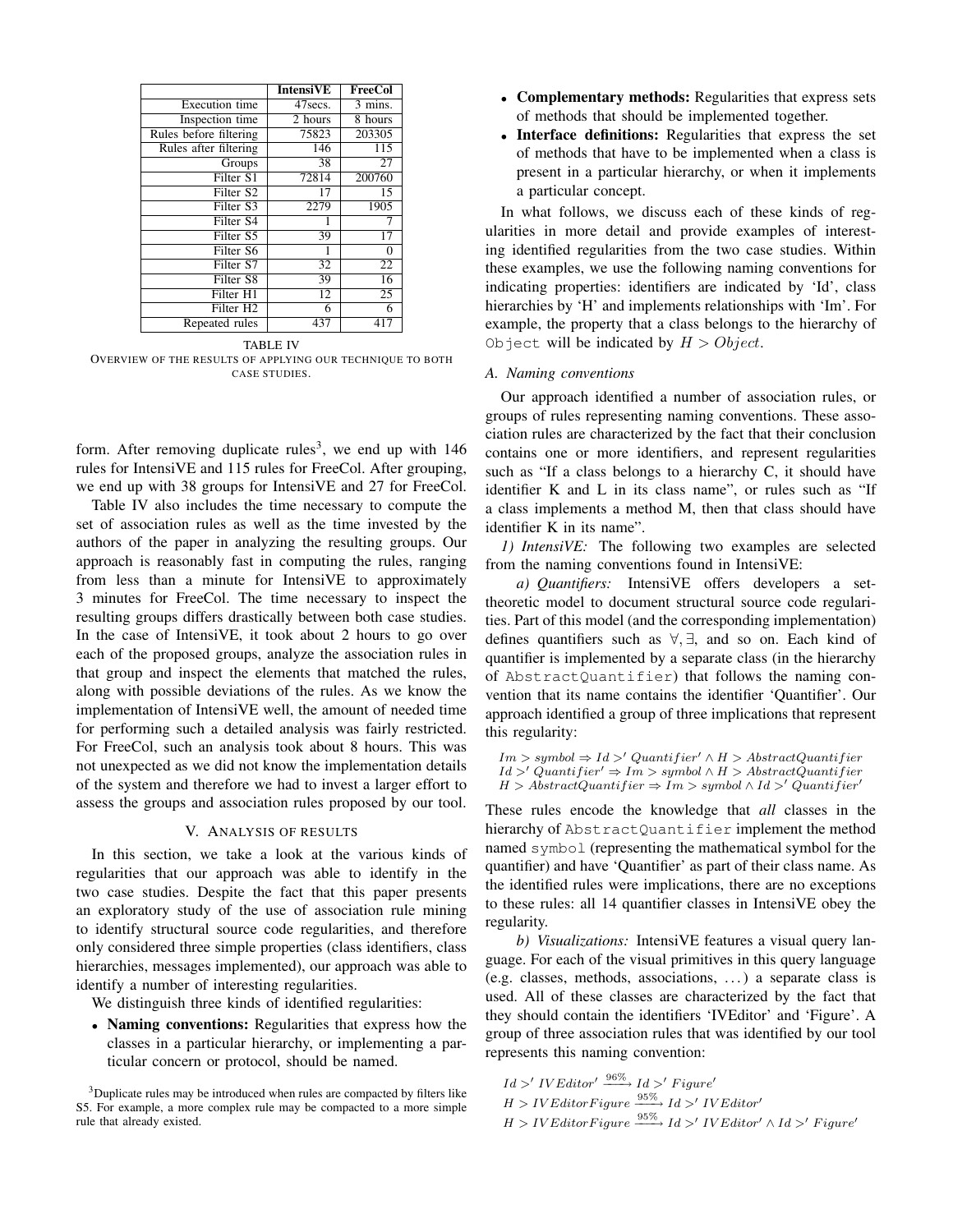The first rule expresses that if a class contains the identifier 'IVEditor' it most likely contains 'Figure' as well. The other rules express that classes in the hierarchy of IVEditorFigure should follow the naming convention. Note that, while these three rules have a high confidence, there exists a single exception to these rules. Further inspection of the rules revealed that one class, IVEFigureRootCollection, did not obey the regularity and was therefore corrected to IVEditorFigureRootCollection

*2) FreeCol:* Similar to the IntensiVE case study, we identified a number of interesting naming conventions within FreeCol. One example is the following group:

$$
Id \gt' Action' \land Im \gt{getID} \Rightarrow H \gt{FreeColAction}
$$

```
H > FreeColAction \Rightarrow Id >' Action'
```

```
H > FreeColAction \wedge Im > actionPerformed \Rightarrow Id >' Action'
```

```
H > FreeColAction \wedge Im > should BeEnabled \Rightarrow Id >' Action'
```
FreeCol implements a hierarchy of classes that represent user interface actions. In addition to the fact that all of these actions belong to the hierarchy FreeColAction, they all share the naming convention that they contain the identifier 'Action' in their class name. Note that this group does *not* include a rule that concludes the hierarchy from the identifier, as this is not the case in the source code. For example, there exist classes like ActionManager that — while they contains the proper identifier — do not implement a user interface action.

# *B. Complementary methods*

The second kind of regularity that was identified by our approach are groups of methods that all contribute to the implementation of a particular concept. These rules represent regularities of the form "If a class implements a method M, then it should also implement a method N".

# *1) IntensiVE:*

*a) Compilation:* One instance of this kind of regularity that we identified in IntensiVE was the saving mechanism. Crosscutting the entire implementation of IntensiVE, there are classes that represent objects that should be compiled. To achieve this, IntensiVE offers a small framework that is customized by each compilable object. Our approach identified a fairly large group of 21 implication rules that demonstrate the use of this framework. Some of the rules that were part of this group are:

| $Im > complete FooterOn :\Rightarrow$        | $Im > compileDefinitionOn$ :     |
|----------------------------------------------|----------------------------------|
| $Im > computeCachingOn : \Rightarrow$        | $Im > save \wedge$               |
|                                              | $Im > completeHeaderOn : \wedge$ |
|                                              | $Im > compileFooterOn : \wedge$  |
|                                              | $Im > compileSpecificsOn$ :      |
| $Im > fullname \wedge Im > save \Rightarrow$ | Im > qenerate Selector           |
|                                              |                                  |

This regularity describes the set of methods that need to be overridden by an object in order to be compilable. If a developer overrides one of these methods, then most likely all others should also be overridden.

*b) Undo:* The actions that can be performed within the user interface of IntensiVE are implemented by means of a Command design pattern [11]. A subset of these actions are undoable. This is indicated in the source code by the fact that these actions implement the method isUndoable. However, in such cases, the undoable action should also implement the method undoAction that performs the actual undo. Furthermore, undoable actions are allowed to implement the optional redoAction method in order to perform a redo.

Our approach identified a group with two rules expressing the above regularity:

> $Im > isUndoable \Rightarrow Im > undoAction$  $Im > redoAction \Rightarrow Im > name, Im >undoAction$

*2) FreeCol:* Within FreeCol, we identified a group that contains a single association rule. In particular, this group expressed that:

# $Im > readFrom XMLImpl \xrightarrow{96\%} Im > getXMLElementTagName$

A closer inspection of the source code identified that FreeCol offers serialization of game objects to XML files. In order to properly work, an object needs to implement both the readFromXMLImpl and getXMLElementTagName methods. There were two exceptions to this rule, which represent abstract classes that implement readFromXMLImpl, but that require their concrete subclasses to specify getXMLElementTagName. Note that this regularity could not be captured by a Java interface: it does not suffice for a class to inherit an implementation of getXMLElementTagName; each class that implements readFromXMLImpl should implement its *own* getXMLElementTagName method.

#### *C. Interface definitions*

The third kind of regularity that we identified are interface definitions. These are represented by association rules of the form "If a class belongs to hierarchy C, then it should implement methods M and N".

*1) IntensiVE:* IntensiVE is implemented in the dynamic language Smalltalk, which does not offer the language construct of an interface. As such, some of the best-documented regularities in IntensiVE are interface definitions. Our approach was able to extract some of these interface definitions automatically from the source code. For example, IntensiVE offers the concept of fuzzy quantifiers. These are quantifiers such as "almost all", "most" and "many". Within the implementation of IntensiVE, these fuzzy quantifiers have to implement a particular interface to indicate that they are a fuzzy quantifier, and to calculate the truth degree that is associated with their use. One of the groups of association rules that was identified by our approach contained the following implication rule that expresses this interface definition:

 $H > FuzzyQuantifier \Rightarrow Im > crispQuantifier \wedge$  $Im > holdsWith Truth: total \wedge$  $Im > fuzzyDegreeWith Truth: total:$ 

The above rule describes the exact intent of the regularity in IntensiVE, namely that all classes in the hierarchy of FuzzyQuantifier should implement the correct interface.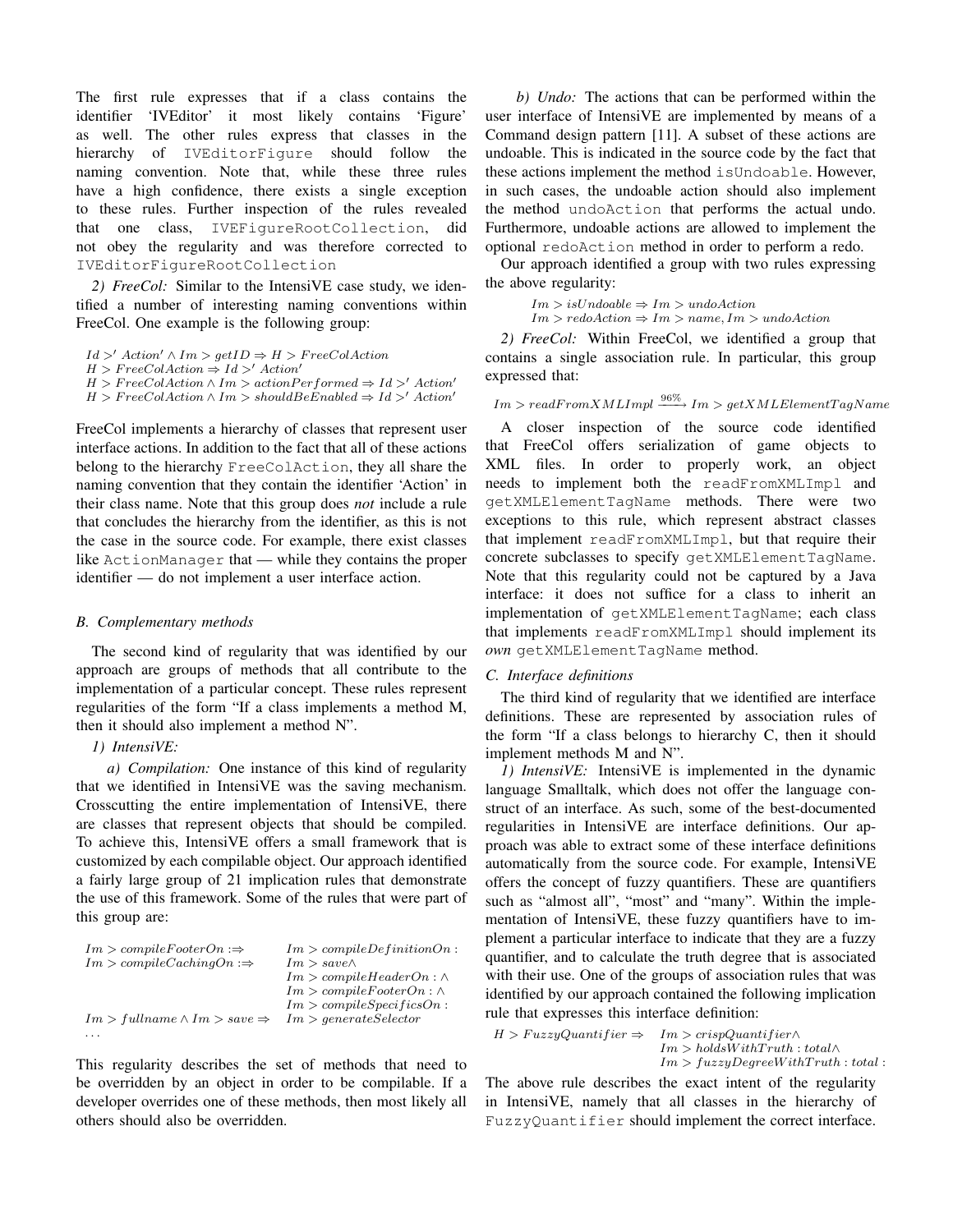*2) FreeCol:* The colonization game contains the concept of *Locations*: the various kinds of tiles in the game (such as colonies, settlements, and so on). Internally in the implementation, this concept is represented by an interface definition named Location that specifies that locations need to provide an implementation for methods getGoodsContainer and getLocationName. While this regularity is therefore explicitly verified by the Java language itself, our approach was able to identify it in the source code. More specifically, we found a group containing amongst others the following rules:

$$
H > Location \xrightarrow{80\%} Im > getGoodsContainer
$$
  

$$
H > Location \xrightarrow{80\%} Im > getLocationName
$$

Notice that this rule has a confidence of only 80% because there exist an abstract class in the implementation of FreeCol that delegates the implementation of the methods to its subclasses. Our approach did not mine the opposite rule (where the implementation of the methods concludes the interface) because of the presence of sub-interfaces of Location that require additional methods to be implemented.

#### *D. Discussion*

*1) Grouping of rules:* One of the contributions of our approach is the fact that we propose to group rules of which the matches show a significant amount of overlap. In both cases, this grouping of rules offered, next to condensing the amount of information that needs to be processed by a developer, the added benefit of allowing the evaluation of association and implication rules in a particular context. Section V-B1a presents an example of this. We discussed the regularity that, in order to correctly compile an entity, that entity's class needs to implement a set of methods. This regularity was described by means of a large number of association rules. If the association rules would have been inspected individually, it would have been easy to miss that all of these rules actually belong together and describe the implementation of a particular concept. In other words, the groups aid in discovering the intent of a particular regularity by grouping all of its properties.

*2) Heterogenous versus homogenous groups:* Most of the identified groups were heterogenous, meaning that the rules in these groups did not exclusively describe a naming convention, an interface definition or complementary methods. This is not that surprising since our technique groups together rules based on their matches. Consequently, a group reported by our approach does often not align with a single regularity, but rather consists of multiple regularities that are applicable to the same set of entities.

*3) Finding violations and improvements using the mined rules:* One of the strengths of association rule mining which motivated our choice for this technique — is its resilience to deviations in the data set. In other words, in order for a regularity to be discovered by our approach, it is not necessary that this regularity is strictly obeyed throughout the entire source code. While during our analysis, we found that most of these *imperfect* regularities were caused by the fact

that the regularity itself is not always applicable (i.e. there exist exceptions to the general rule), we were also able to identify a number of violations of the regularities. For example, as we discuss in section V-A1b, our approach amongst others identified a violation of one of the naming conventions within IntensiVE. While not discussed above, in the FreeCol case study we identified a refactoring opportunity in the graphical interface where a dedicated subclass of JPanel was used. For no apparent reason, some classes in the interface did not use this dedicated class but extended the JPanel class directly.

*4) Choice of properties and influence on mined regularities:* Since it was our goal to demonstrate the feasibility of our approach, for now we restricted our analysis to classes and opted to only include three simple properties of classes. As a consequence, the different kinds of regularities that can be discovered based on these properties is rather limited. We can observe that most of the reported rules describe the vocabulary that is used in the application. While this provides interesting information regarding the application [12] (for example, to novice developers), a wide range of regularities are currently not mined by our approach. For example, calling relationships, usage of particular classes, framework specialization constraints, and so on are not found.We plan further experimentation where we will not restrict our analysis to classes but also include methods. Furthermore, we will investigate the use of properties such as calling relationships, method overrides, typing information and statement ordering.

*5) Amount of manual effort:* Possible scalability issues of our approach are not caused by the complexity of computing the actual association rules, but rather by the manual analysis of the resulting groups. While our approach aims at minimizing the amount of effort that needs to be invested by a developer (by extensive filtering and grouping rules), it still requires a considerable effort to extract the rationale behind the grouping. In order to identify the intent of a group, a developer needs to inspect the various rules in that group, along with the source-code entities that match the rule, and the exceptions to this rule. Especially in the case of an unfamiliar system, this can be time consuming. Although such a manual analysis has to be performed only once for a particular system, we plan to further circumvent this problem in future work by allowing the mining and analysis to be done in a more incremental way, during the development process. We envision a tool that extends a standard IDE in such a way that, when browsing a particular source-code entity, the developer is also shown the groups and association rules in which this source-code entity is involved (either as a match to a rule, or as a deviation). This way, a manual post-processing step of the results of our approach is no longer necessary but the analysis can be done incrementally, during development.

*6) Correctness of the results:* From a technical point of view, all rules mined by our approach are correct with respect to the system that is analyzed. Nevertheless, without the filtering that is offered by our approach, the use of association rule mining can still result in a large number of trivial rules. Since we restrict our rules to those that are supported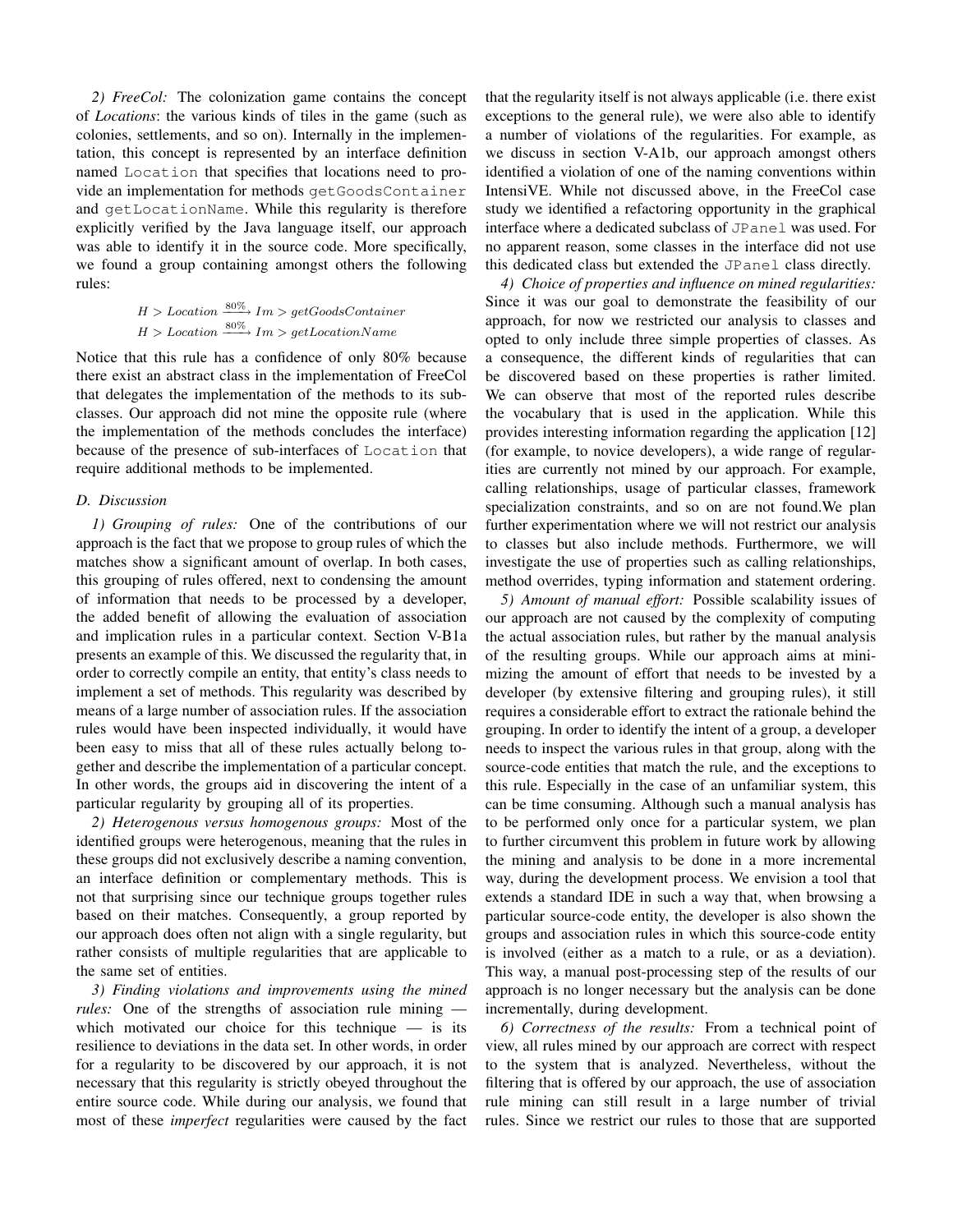by a sufficient number of matches, and that exhibit a high confidence and low degree of error, we are able to prune a significant number of these trivial rules. This however does not provide any insights into the quality of the mined results from a usability perspective: are the groups of rules identified by our tool of interest to developers? While we were able to identify interesting regularities in both case studies, such an analysis of the usefulness of our approach is highly subjective. In future work, we will validate our approach by mining for regularities in a number of open-source systems and involve the original developers of these systems in a user study.

*7) Comparison with known regularities in IntensiVE:* For the IntensiVE tool, a fairly large number of regularities were already documented. While our approach was not able to find all of these regularities (due to restricted scope of our experiment), we were able to identify a majority (10 out of 15) of the documented naming conventions, complementary methods and interface definitions. For example, the compilation scheme, the undoable actions and the quantifier naming convention discussed above were all documented already using the IntensiVE tool. Furthermore, some interesting regularities (8) such as the fuzzy quantifier interface and part of the user interface protocol (not discussed in the paper) were identified by our approach, but were not previously documented. Our approach however failed to identify the naming conventions and interface definitions related to the implementation of a Factory design pattern within IntensiVE. The reason for this is the fact that, due to the small number of classes that have to respect these regularities, association rules that involved the classes implementing the factory were removed from the result by our filters.

*8) Choice of thresholds:* Our approach can result in false negatives as consequence of the aggressive filtering scheme where we expect at least 4 matches for the rule, a confidence of 70% and a degree of error lower then 45%. While this filtering strategy allows us to limit the amount of noise, it can result (as illustrated in the previous point) that certain interesting regularities are filtered out. First, our choice for expecting at least 4 matches for a rule was inspired by the observation that a lower threshold would include casual correlations of properties, therefore increasing the amount of noise produced by our approach. Second, we experimented with different confidence and degree of error thresholds. Both these thresholds have an impact on the number of entities that get reported by our tool and were determined after experimentation. For example, using a confidence threshold of 50% on the IntensiVE case study only resulted in 40 more association rules, and 2 extra groups. However, we observed that this lower threshold resulted in the introduction of random association rules in the groups, that were caused by seemingly unrelated properties. Although the confidence of these rules was higher than the threshold, both condition and conclusion exhibited a large number of exceptions. Similar observations can be made for the degree of error. While a lower degree would result in less groups/rules, and a number of interesting regularities would be eliminated, too high a degree of error

would allow for rules that are too generic (coincidental). While experiments resulted in the same thresholds for both case studies, this does not imply that these thresholds are optimal for the analysis of any system. We hypothesize that, since the size of both systems is similar, the same thresholds yielded satisfying results (in spite of the fact that they are written in different languages).

### VI. RELATED WORK

#### *A. Approaches using association rule mining*

Our work is not the first one to propose the use of association rule mining for extracting knowledge from source code. For example, Michail [13] uses association rules to mine library reuse patterns (library components that are reused together). Similar to our approach, this work analyzes classes and basic relationships between these classes. Furthermore, this approach also proposes some heuristics to filter rules that are not adding information. Thummalapental and Xie [14] mine association rules obtained from exception handling code. The association rules that are obtained by their approach are composed of sequences of method calls that occur together. Bruch et al. [15] propose the use of frequent itemset analysis and association rule analysis to remove irrelevant recommendations in code completion. PR-Miner by Li and Zhou [16] use association rules to extract method and variable correlations from source code, and use these rules to identify violations to these rules. Similar to our approach, they offer a grouping mechanism; theirs is based on the antecedent of the rules.

The above approaches are similar to our approach in that they use the same mining technique and similar input data. Our approach aims at grouping and presenting the resulting association rules in such a way as to ease manual interpretation of these rules, and to discover the rationale behind these rules. In contrast, the above approaches serve different goals. Therefore, due to the nature of the problem we tackle, the filtering and grouping strategies we propose differ from previous ones in that they aim at presenting the mined association rules in a more minimal and condensed format.

#### *B. Mining for structural regularities*

There are several approaches specialized in mining certain types of source code regularities. For instance, aspect mining techniques [17] look for frequent scattering patterns, however these approaches tend to be difficult to interpret and intolerant to exceptions [18]. Another set of approaches has been proposed to detect features (i.e. the implementation of userperceivable functionality). However, feature detection is generally based on data that is difficult to extract such as vectors of words that characterize source code entities [19], and data and control flow relations [4], [20]. Other feature identification techniques rely on traces [21], [7], [22], which require intense filtering to separate the calls to auxiliary methods from those that indeed implement the feature. Furthermore, there are several approaches to mine for API usages [13], [23], [24], [25] however, the results tend to be very lowlevel implementation rules, which are difficult to interpret as